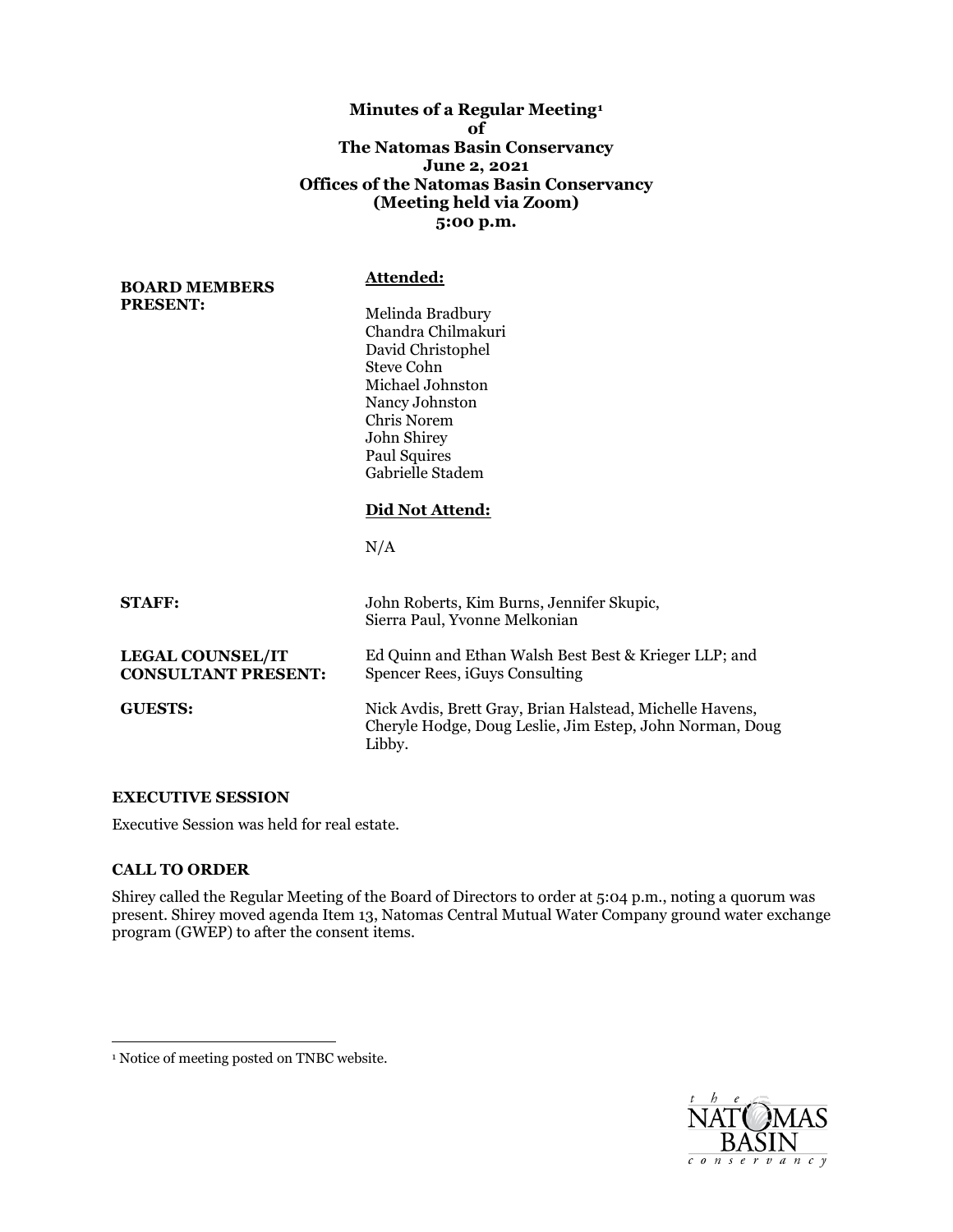*Board of Directors Regular Meeting Minutes June 2, 2021 Page 2 of 6* 

## **PUBLIC COMMENTS**

Shirey called for public comments. None were heard.

# **IMPLEMENTATION ANNUAL MEETING (Implementation Agreement §5.4)**

A. Meeting minutes from the last Implementation Annual Meeting were included in the August 5, 2020 Board of Directors meeting minutes, previously made available to the Board and approved by the Board.

 [\(Res.20.08.01](https://Res.20.08.01)) On a motion by Christophel and a second by Chilmakuri, the Board unanimously adjourned the 2020 Implementation Annual Meeting.

## **Board members:**

| "Ave" Vote                              | "No" Vote | <b>Not Present</b> | <b>Abstain or Recuse</b> |
|-----------------------------------------|-----------|--------------------|--------------------------|
| Chandra Chilmakuri<br>David Christophel | N/A       | N/A                | Gabrielle Stadem         |
| Steve Cohn                              |           |                    |                          |
| Michael Johnston                        |           |                    |                          |
| John Shirev                             |           |                    |                          |

- B. Discussion of Implementation Annual Report. Concerns, comments, recommendations.
- \$2,000,000 lending facility made by the City of Sacramento to the Conservancy as an important activity in 2020; this was not mentioned in the Implementation Annual Report. C. City of Sacramento – the representative from the City of Sacramento made mention of the
- D. County of Sutter the representative from the County of Sutter notified the Conservancy prior to the meeting it did not have comments.
- E. California Department of Fish and Wildlife No comments made.
- F. U.S. Fish and Wildlife Service the representative for the U.S. Fish and Wildlife Service had no comments.
- G. Adjourn Implementation Annual Meeting.

Shirey called for a motion to adjourn the Implementation Annual Meeting.

[\(Res.21.06.01](https://Res.21.06.01)) On a motion by Christophel and a second by Chilmakuri, the Board unanimously adjourned the 2021 Implementation Annual Meeting.

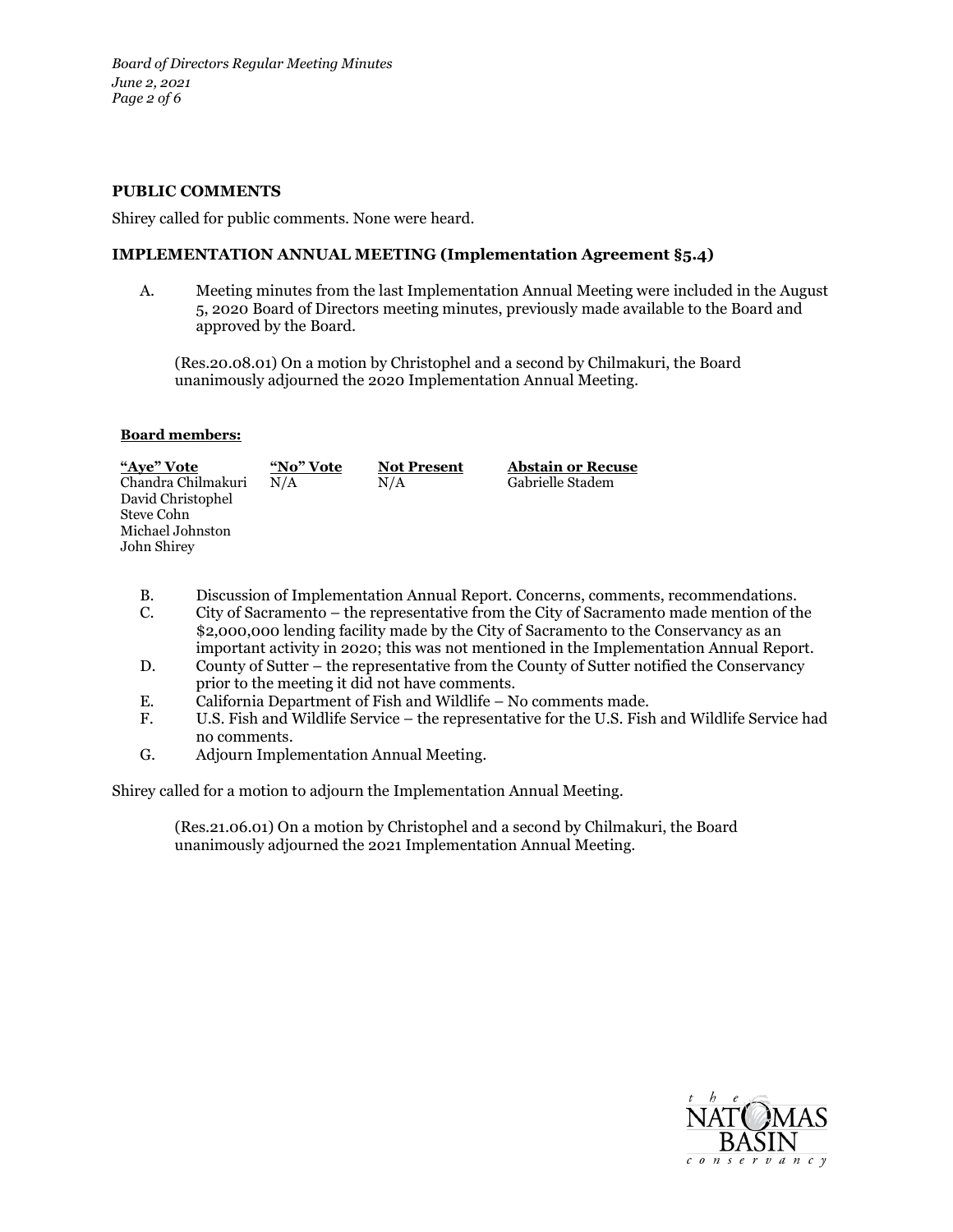*Board of Directors Regular Meeting Minutes June 2, 2021 Page 3 of 6* 

# **Board members:**

| "Ave" Vote                                                                                                                                                    | "No" Vote | <b>Not Present</b> | <b>Abstain or Recuse</b> |
|---------------------------------------------------------------------------------------------------------------------------------------------------------------|-----------|--------------------|--------------------------|
| Melinda Bradbury<br>Chandra Chilmakuri<br>David Christophel<br>Steve Cohn<br>Michael Johnston<br>Nancy Johnston<br>Chris Norem<br>John Shirey<br>Paul Squires | N/A       | N/A                | N/A                      |
| Gabrielle Stadem                                                                                                                                              |           |                    |                          |

# **APPROVAL OF MINUTES AND CONSENT ITEMS**

 Shirey requested motion to approve the April 7, 2021 Board of Directors meeting minutes and the consent agenda items.

|            | Approval of the minutes                    | The Board Chair will request approval of the<br>minutes of the Board of Directors meeting of<br>April 7, 2021.                                                                                                                                                                                                                              |
|------------|--------------------------------------------|---------------------------------------------------------------------------------------------------------------------------------------------------------------------------------------------------------------------------------------------------------------------------------------------------------------------------------------------|
|            | Legal services amendment                   | The Conservancy has responded to its legal<br>counsel's request that the legal services<br>amendment be entered into between the<br>Conservancy and its legal counsel, Best, Best &<br>Krieger.                                                                                                                                             |
|            |                                            | The amendment presented here requests the<br>Board's authorization of the Conservancy's<br>Executive Director to execute and deliver an<br>agreement which continues the services of Best,<br>Best & Krieger as Conservancy legal counsel<br>under the same terms and conditions as the<br>existing agreement.                              |
| I BY COMSH | SSMPs on newly-acquired<br>mitigation land | With the acquisition of five new mitigation<br>properties and three additional properties<br>adjusted for SAFCA activities, Conservancy staff<br>will brief the Board on the required Site-Specific<br>Management Planning updates. This expense<br>item is included in the 2021 Board-approved<br>budget. Staff recommends Board approval. |
|            | Lift pump efficiency, Atkinson<br>tract    | In an effort to improve economic efficiency of lift<br>pump facilities, as well as reduce destructive<br>impact to the RD1000's North Drainage Canal,<br>and to improve management flexibility during<br>the drought year and the 2020 groundwater<br>exchange program, management recommends                                               |

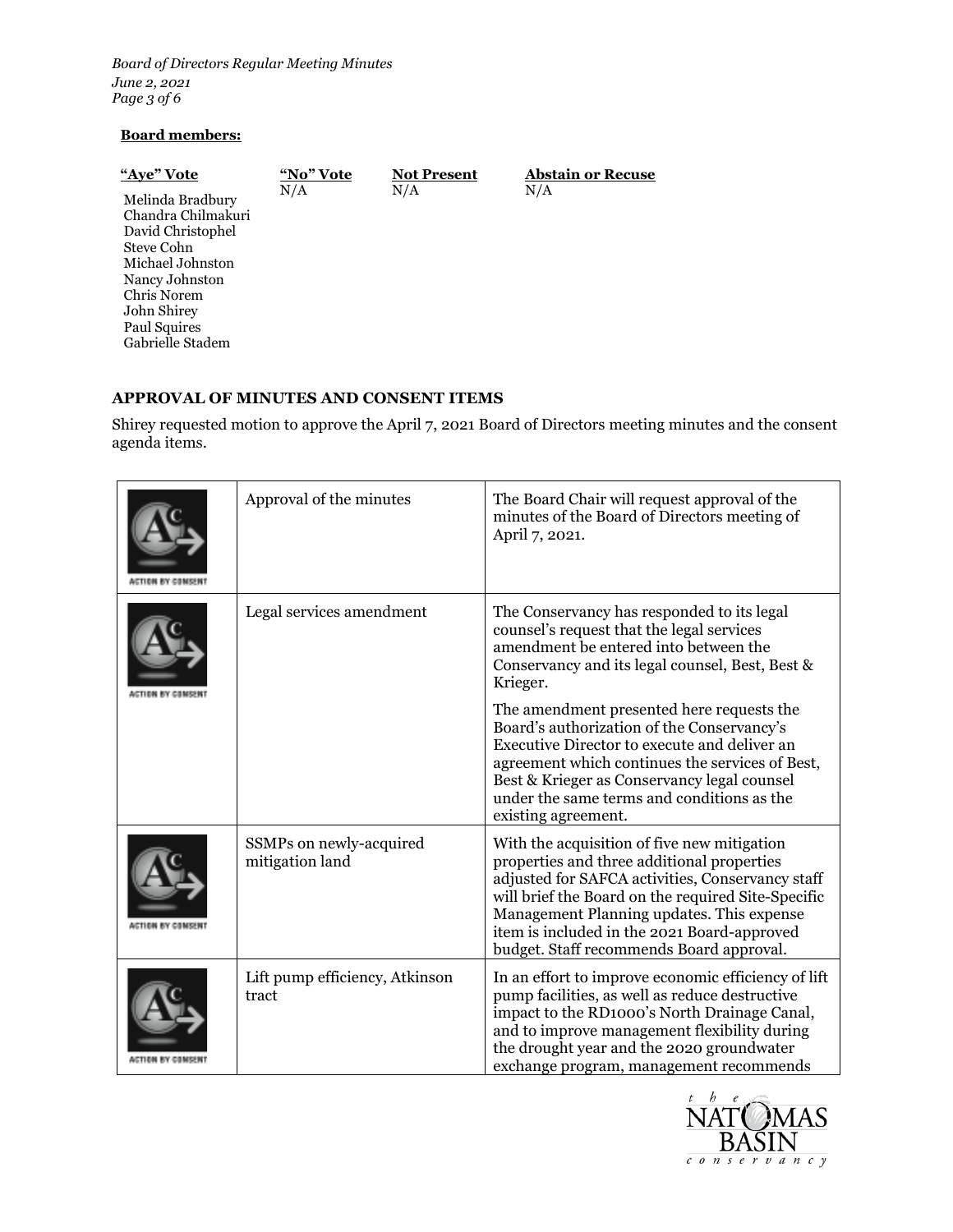| installing a modification to a lift pump on the    |
|----------------------------------------------------|
| property. The pump would be a variable speed       |
| pump that should resolve the issues noted.         |
| Authorization for expenditure of up to \$15,000 is |
| requested. This would be paid for using proceeds   |
| from the 2020 groundwater exchange program         |
| from that site.                                    |

Board members requested removing from the consent agenda the following items: Minutes and Legal services amendment.

([Res.21.06.02](https://Res.21.06.02)) On a motion by Cohn and a second by Chilmakuri, the Board unanimously approved the remaining Consent Agenda items including the SSMPs on newly-acquired mitigation land and Lift pump efficiency, Atkinson tract.

# **Board members:**

| "Aye" Vote         | "No" Vote | <b>Not Present</b> | <b>Abstain or Recuse</b> |
|--------------------|-----------|--------------------|--------------------------|
| Melinda Bradbury   | N/A       | N/A                | N/A                      |
| Chandra Chilmakuri |           |                    |                          |
| David Christophel  |           |                    |                          |
| Steve Cohn         |           |                    |                          |
| Michael Johnston   |           |                    |                          |
| Nancy Johnston     |           |                    |                          |
| Chris Norem        |           |                    |                          |
| John Shirey        |           |                    |                          |
| Paul Squires       |           |                    |                          |
| Gabrielle Stadem   |           |                    |                          |

([Res.21.06.03](https://Res.21.06.03)) On a motion by Chilmakuri and a second by Shirey, the Board unanimously approved the April 7, 2021 regular meeting minutes.

#### **Board members:**

| "Aye" Vote         | "No" Vote | <b>Not Present</b> | <b>Abstain or Recuse</b> |
|--------------------|-----------|--------------------|--------------------------|
| Melinda Bradbury   | N/A       | N/A                | Nancy Johnston           |
| Chandra Chilmakuri |           |                    |                          |
| David Christophel  |           |                    |                          |
| Steve Cohn         |           |                    |                          |
| Michael Johnston   |           |                    |                          |
| Chris Norem        |           |                    |                          |
| John Shirey        |           |                    |                          |
| Paul Squires       |           |                    |                          |
| Gabrielle Stadem   |           |                    |                          |

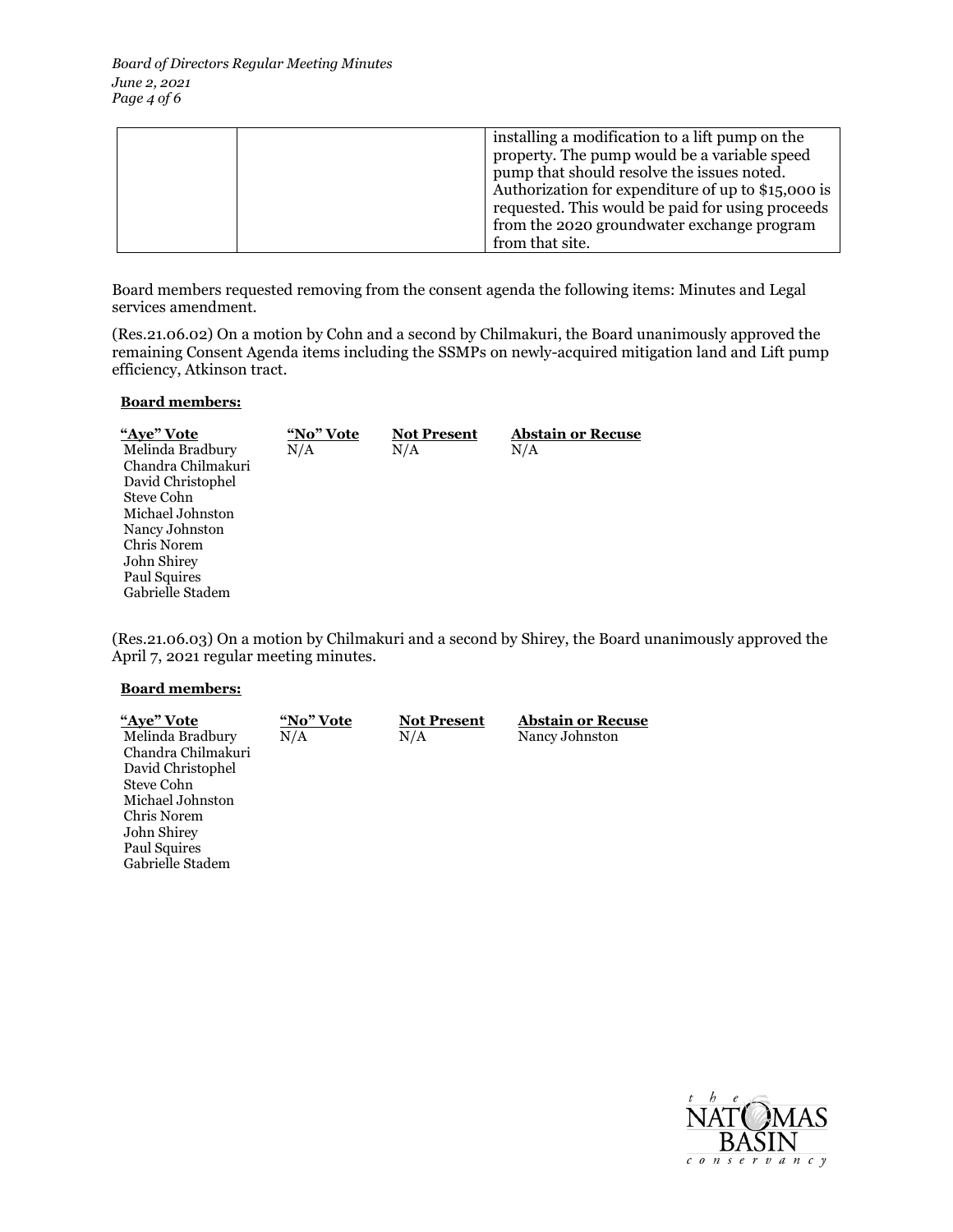*Board of Directors Regular Meeting Minutes June 2, 2021 Page 5 of 6* 

 two-year extension to the Legal services amendment item. ([Res.21.06.04](https://Res.21.06.04)) On a motion by Christophel and a second by Cohn, the Board unanimously approved a

### **Board members:**

| "Aye" Vote         | "No" Vote | <b>Not Present</b> | <b>Abstain or Recuse</b> |
|--------------------|-----------|--------------------|--------------------------|
| Melinda Bradbury   | N/A       | N/A                | N/A                      |
| Chandra Chilmakuri |           |                    |                          |
| David Christophel  |           |                    |                          |
| Steve Cohn         |           |                    |                          |
| Michael Johnston   |           |                    |                          |
| Nancy Johnston     |           |                    |                          |
| Chris Norem        |           |                    |                          |
| John Shirey        |           |                    |                          |
| Paul Squires       |           |                    |                          |
| Gabrielle Stadem   |           |                    |                          |
|                    |           |                    |                          |

### **DISCUSSION**

 working on its Annual Report and should have it within the next week and was available for questions. City of Sacramento report. Cheryle Hodge with the City of Sacramento reported that the City is still

County of Sutter Report. Doug Libby from the County of Sutter reported briefed the Board on HCPrelated activity and other topics.

 information was provided. Financial statement review. Burns presented unaudited April 30, 2021, financial statements. Additional

Biological Effectiveness Monitoring Report. The Conservancy's annual biological monitoring report was presented by the Conservancy's biological monitoring contractor, ICF International. Doug Leslie, Jim Estep and Brian Halstead delivered the 2020 Biological Effectiveness Monitoring report and entertained questions from Board members and Parties to the HCPs.

 Natomas Central Mutual Water Company ground water exchange program (GWEP). Brett Gray, General Manager of the Natomas Central Mutual Water Company, briefed the board on its 2021 ground water exchange program.

Cyber Security. Conservancy staff discussed a report on website security.

 Executive Director's Report. Various matters for Board members' general information were presented by the Conservancy's Executive Director.

# **ADJOURNMENT**

Official adjournment of the meeting.

 unanimously voted to adjourn the meeting at 6:49 p.m. [\(Res.21.02.05](https://Res.21.02.05)) On a motion by M. Johnston and a second by Bradbury the Board